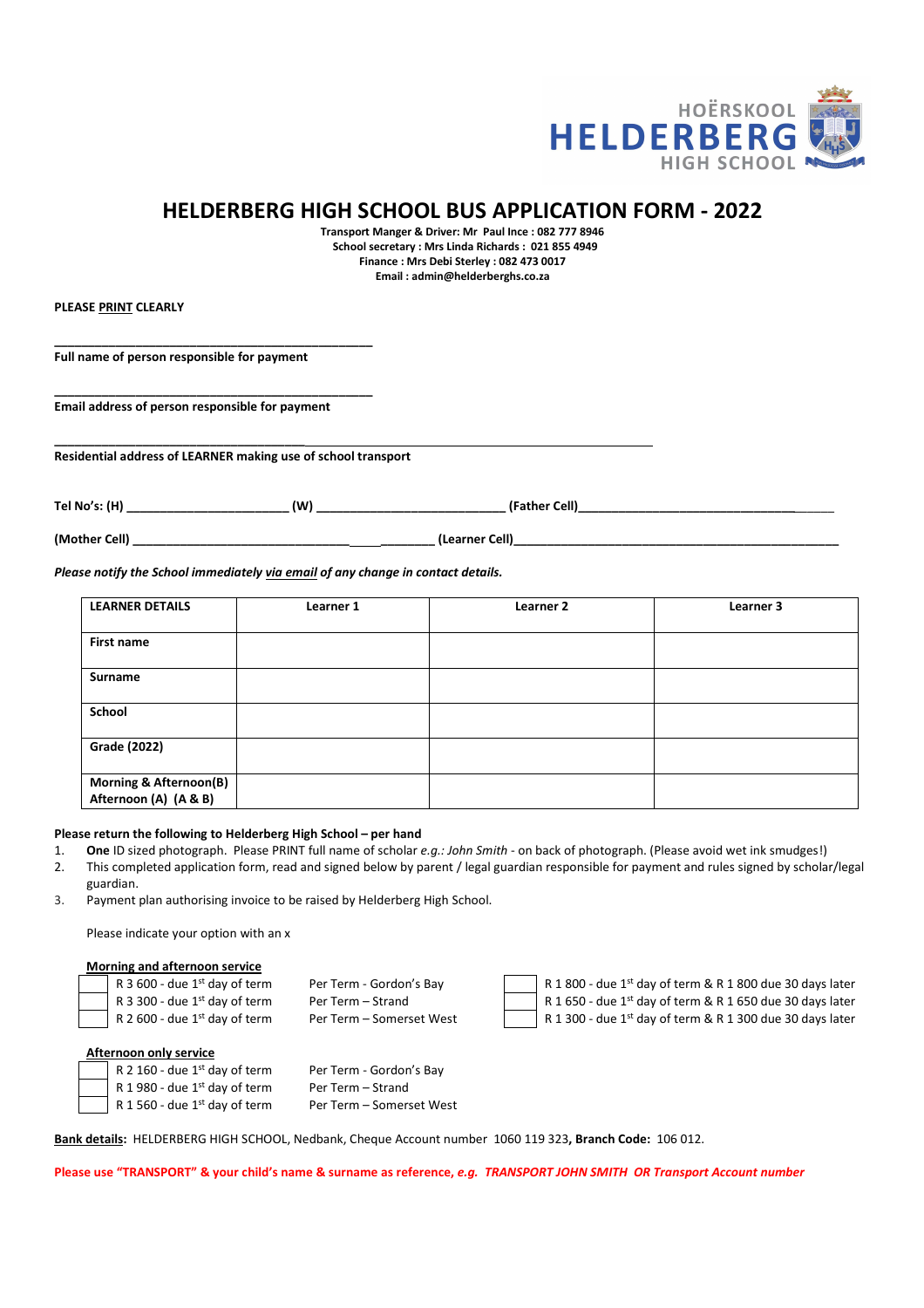#### Please note:

- Morning service only is unfortunately not viable and therefore not available.
- 1 Term's notice is required for the cancellation of the transport service, transport fees will not be refunded for cancellations made during the term.

I, the parent / legal guardian of the learner/s above, hereby give permission for my child/children to make use of the Helderberg High School transport vehicle available and consent for my child/children to make use of non-municipal bus stops as arranged by the Helderberg High School Transport Manager.

| <b>Full Name of Guardian:</b> |         | <b>Identity Number</b> |
|-------------------------------|---------|------------------------|
| Slignature                    |         | Signed at              |
| On (Day)                      | (Month) | (Year)                 |

# Rules for 2022 year

## 1. PURPOSE

The safety and wellbeing of the passengers and driver on the busses is the primary concern. Rules establish expectations for acceptable behavior and safety.

## 2. BUS RULES

In signing the application for Helderberg High School Transport, the applicant accepts the contents of the rules as set out below.

The following are prohibited, and non-co-operation may result in termination of service.

- Behaviour that may cause or has caused damage to the bus.
- Intimidation of any person on the busses.
- Any interference with the driver.
- Unruly behaviour that may distract the driver.
- Hanging any part of the body out of the bus while the bus is in motion
- Reserving of specific seats on the bus.
- Smoking or vaping on the bus.
- Bad language or any form of verbal abuse while on the bus.
- Being in possession of any dangerous weapon/firearm/ammunition/illegal substances.
- Throwing any article from the bus.
- Co-operating with anybody using the bus who is not a member of the bus or who does not have the necessary written authorisation to use the bus temporarily.
- The driver must always be treated with respect.
- Due to the COVID -19 Pandemic, the law states that face masks must be worn (covering mouth and nose) at all times in public. Should any learner remove their mask on the bus, their transport service will be suspended.

#### 3. ACCESS CONTROL

Access to the bus service will only be for learner's whose TRANSPORT account is up-to-date. All transport fees are payable in advance.

## 4. SECURITY ON THE BUS

Any person travelling on the Helderberg High School bus will allow the driver, to randomly search their person/bags to ensure the safe transport of all passengers.

#### 5. SEAT BELTS

The wearing of seat belts is compulsory and will be strictly enforced.